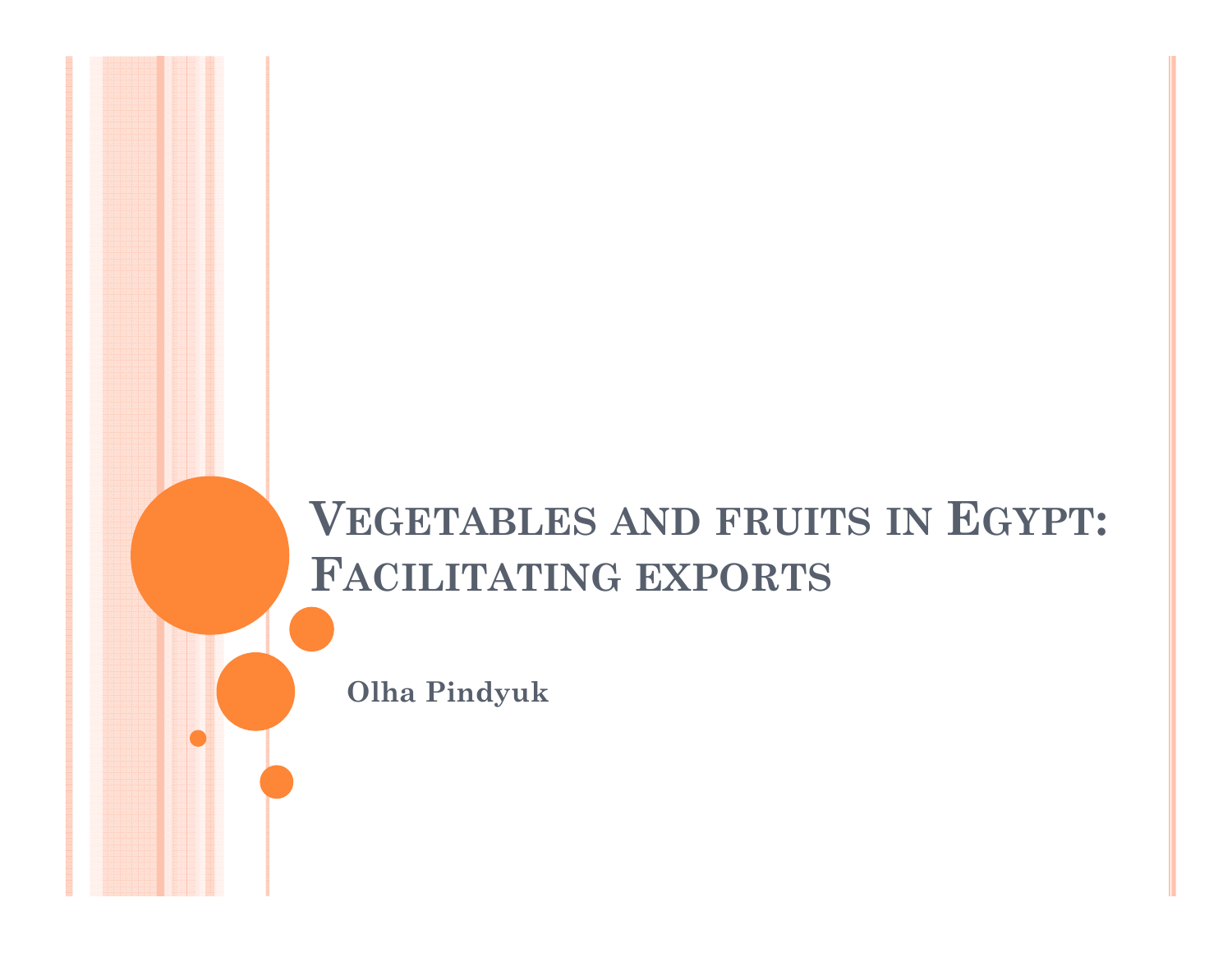#### VEGFTNT – SECTOR DESCRIPTION

- 0.7% of total output, 1.8% of merchandise exports
- Very small share of global exports
- Major export destinations: EU (50%), Other Middle East (34%)
- ESUBM=3.5 (regional), ESUBD=1.85

| Vegftnt trade costs structure, % |      |  |  |  |  |  |
|----------------------------------|------|--|--|--|--|--|
| UnSkLab                          | 50.7 |  |  |  |  |  |
| Capital                          | 28.8 |  |  |  |  |  |
| Land                             | 10.1 |  |  |  |  |  |
| Chemical                         | 4.8  |  |  |  |  |  |
| Other                            | 5.6  |  |  |  |  |  |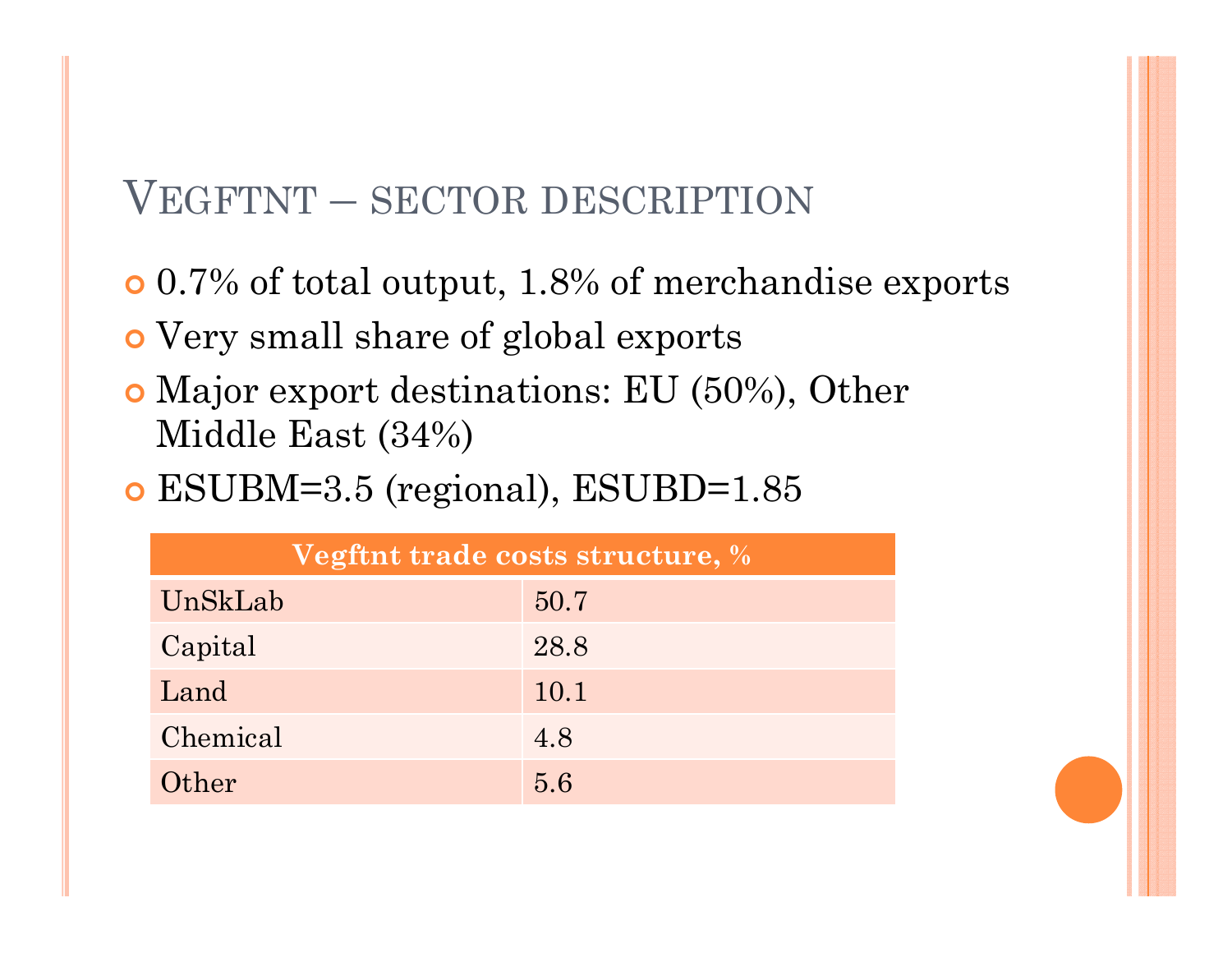# EXPORT PROCEDURES IN EGYPT

| <b>Nature of Export Procedures</b> | <b>Duration (days)</b> | <b>US\$ Cost</b> |
|------------------------------------|------------------------|------------------|
| Documents preparation              | 9                      | 85               |
| Customs clearance and technical    |                        |                  |
| control                            |                        | 182              |
| Ports and terminal handling        | $\Omega$               | 170              |
| Inland transportation and handling | $\mathbf{2}$           | 300              |
| $\text{Totals:}$                   | 14                     | 737              |

Source:World Bank, Doing Business 2010 report

- 4 days are spent on customs clearance, technical control, ports and inland handling
- Vegftnt are highly perishable commodities, so I assume that these 4 days are equivalent to 8% of trade costs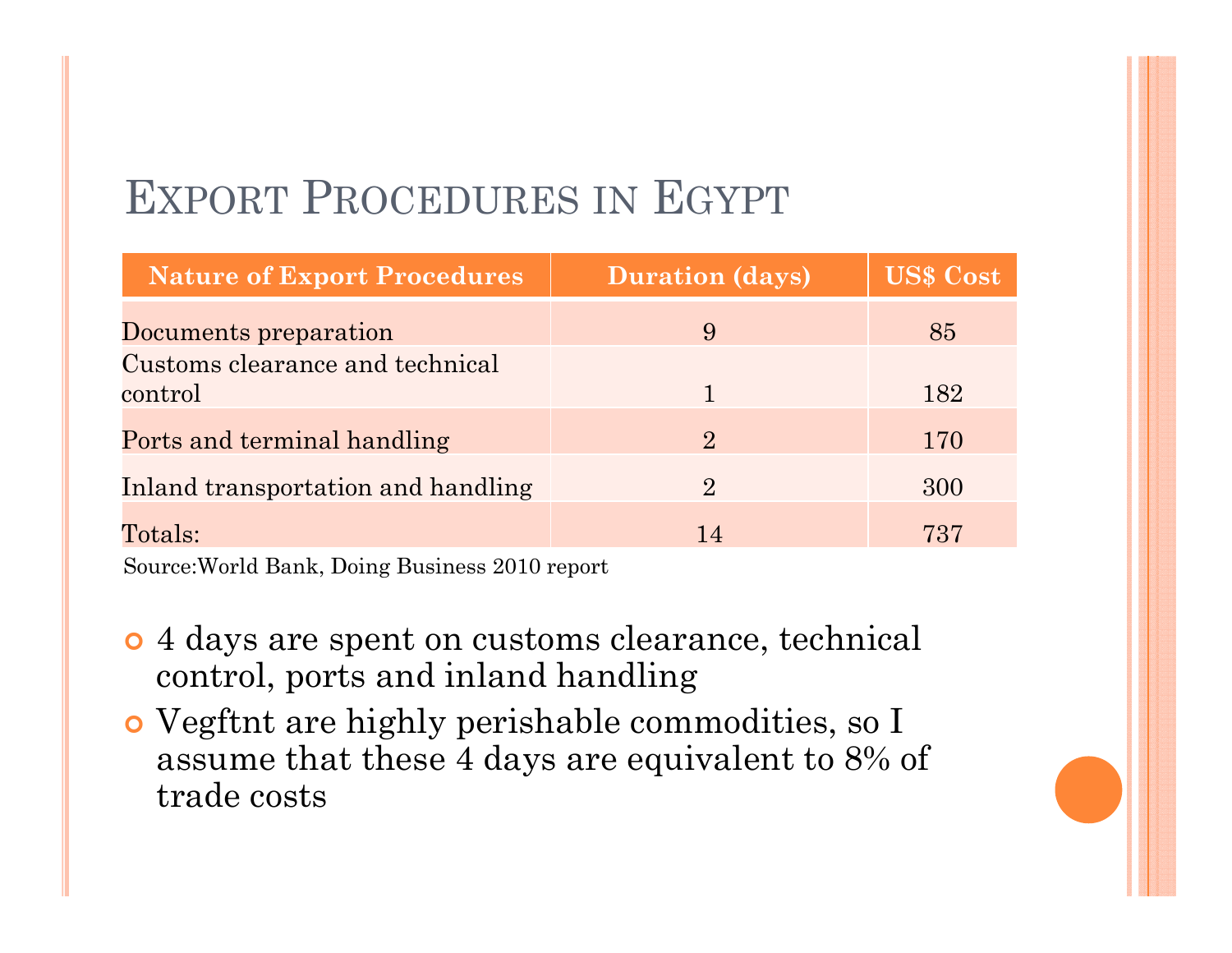#### EXPERIMENT FORMULATION

- Experiment: reduce time from 4 days to 1 day (shock *ams* - by 6%), use standard closure
- *ams* import i from region r augmenting tech change in region s
	- $\bullet$  **Equation** IMPORTDEMAND (**all**,i,TRAD\_COMM)(**all**,r,REG)(**all**,s,REG)  $qxs(i,r,s)$ 
		- $= -\mathbf{ams}(i,r,s) + \text{qim}(i,s)$
		- ESUBM(i) \* **[**pms(i,r,s) **ams**(i,r,s) pim(i,s)**]**;
	- $\bullet$ **Equation** DPRICEIMP

(**all**,i,TRAD\_COMM)(**all**,s,REG)  $pim(i,s) = sum(k,REG, MSHRS(i,k,s) * [pms(i,k,s)$ **ams**(i,k,s)**]**);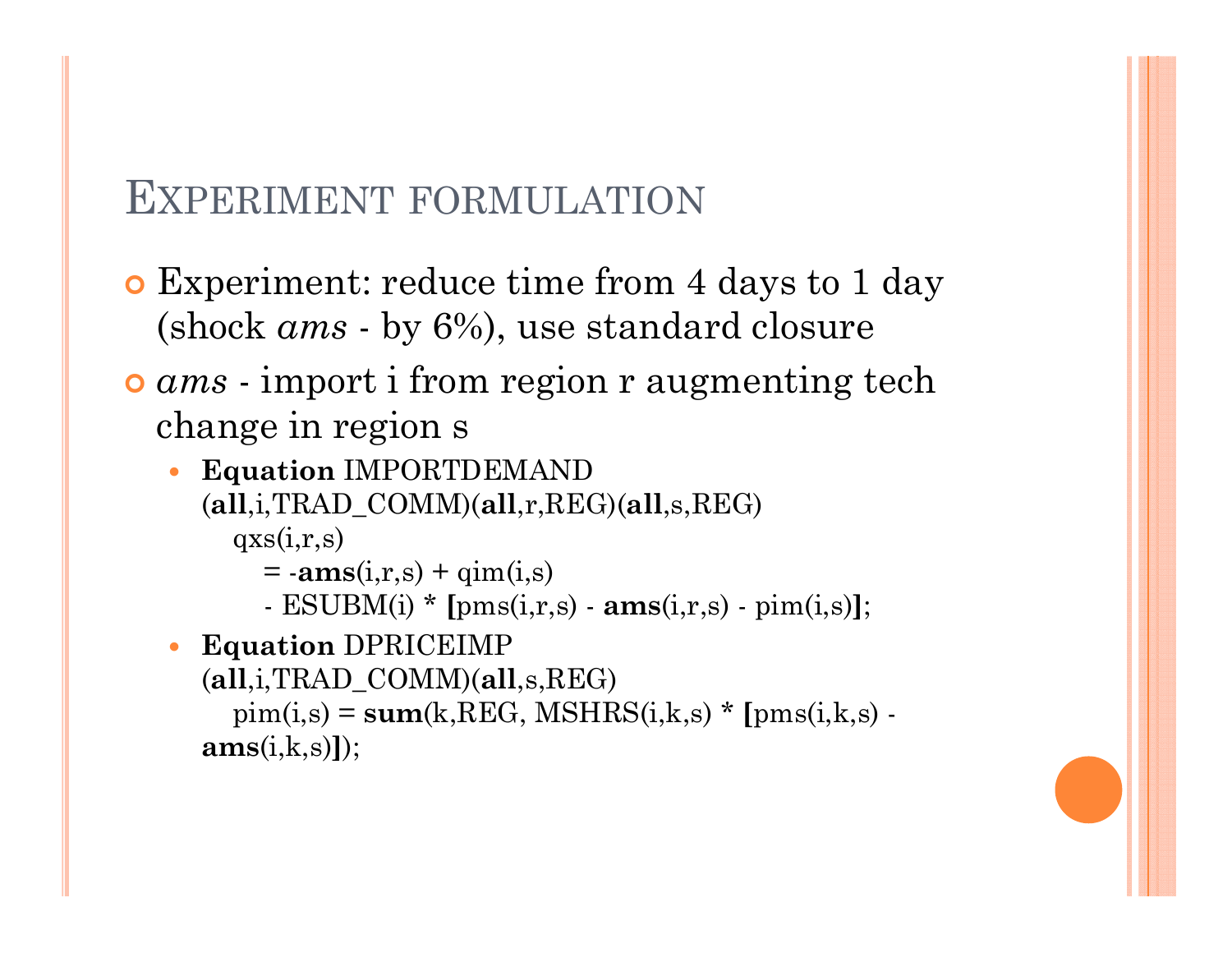# RESULTS: VEGFTNT IN EGYPT

- *qo* = 0.8%; contribution of export demand is 86%
- *qxs* = 15.7% primarily due to substitution effect
- *pmi* in export destinations are negative very small  $(XME - 0.35\%, rest - negligible changes)$
- *ps* = 0.27% primarily due to endowments prices (pfe) effects
- Land (sluggish factor) makes the biggest contribution to ps  $(67\%)$ ; UnSkLab accounts for  $24\%$
- *pfactreal* for Land increases by 1.1%, for UnSkLab by 0.4%; for other primary factors real returns decrease
- Demand for Capital, UnSkLab, SkLab (*qfa*) increases by 0.9%, for  $Land - by 0.5%$ .
- (Other sectors very slightly decrease their output and exports)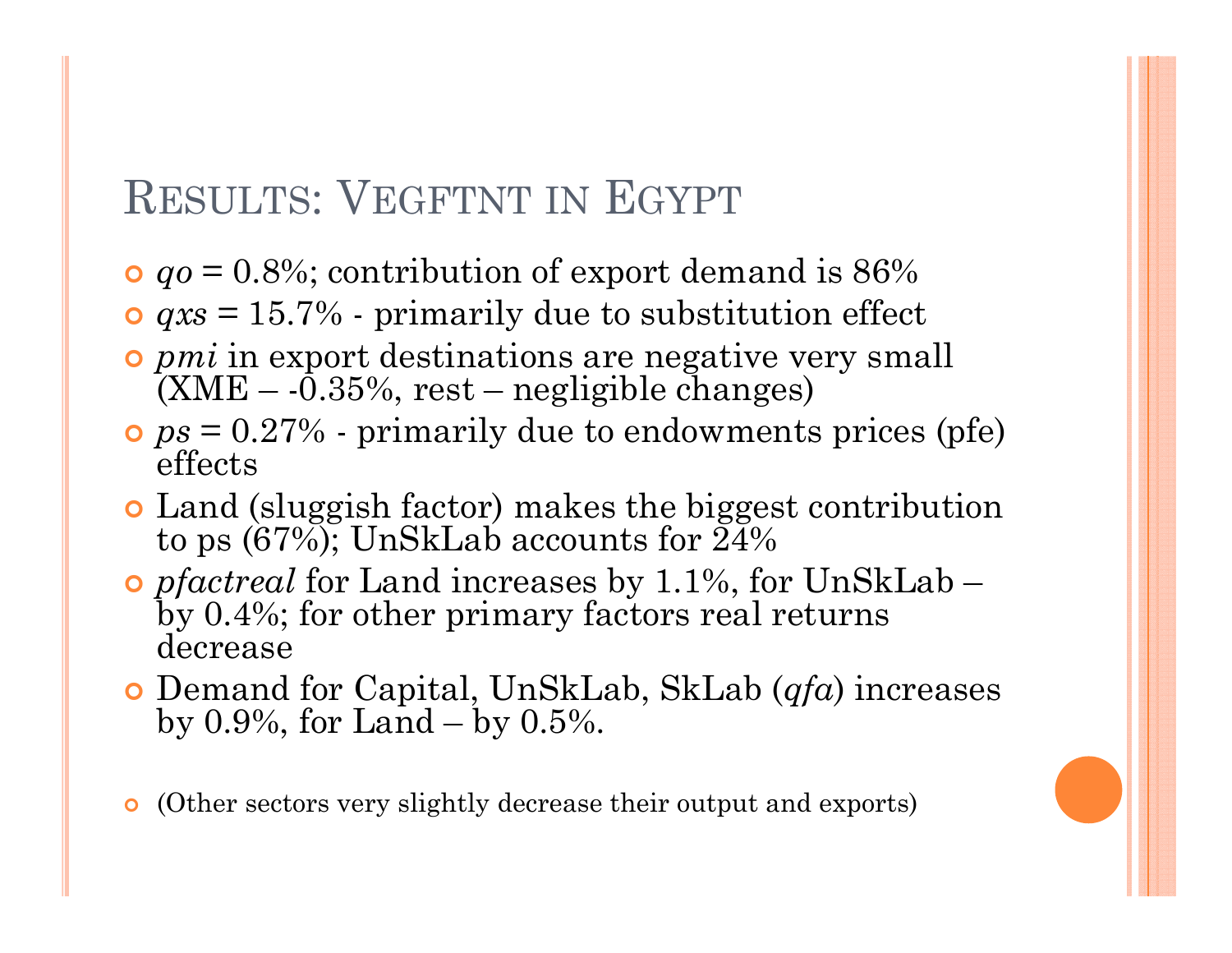# RESULTS: VEGFTNT IN EGYPT - II

- $\overline{O}$ EV increases by USD 16.9 mln
- $\bullet$ Primarily through TOT effects (USD 10.7 mln)
- The biggest contribution to TOT improvement comes from transportation services, financial services, other services, and Vegftnt (66%)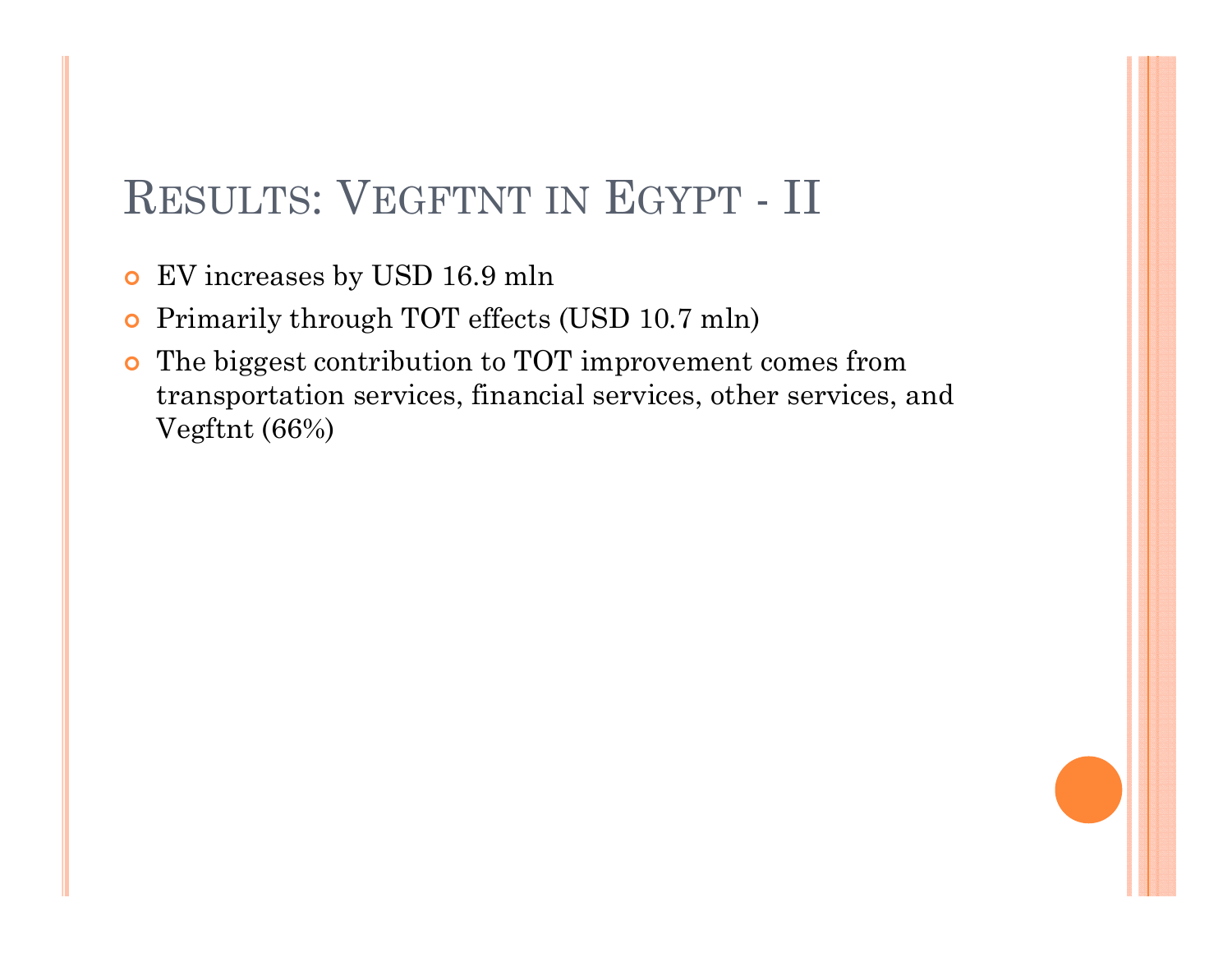# EXPERIMENT WITH AN ALTERNATIVECLOSURE

- $\bullet$ Allowing for unemployment in UnSkLab and fixing real wages
- swap qo("Unsklab", "Egypt") = pfactreal("Unsklab", "Egypt")
- Changes in qo. qxs, qfe, ps negligible as compared with the standard closure scenario
- *pfactreal* (UnSkLab) is zero, slightly higher growth in return to Land (1.2% vs 1.1%)
- **o** Significant change in EV though USD 31 mln vs USD 17 mln.
- $\bullet$ Extra welfare increase due to better endowments allocation